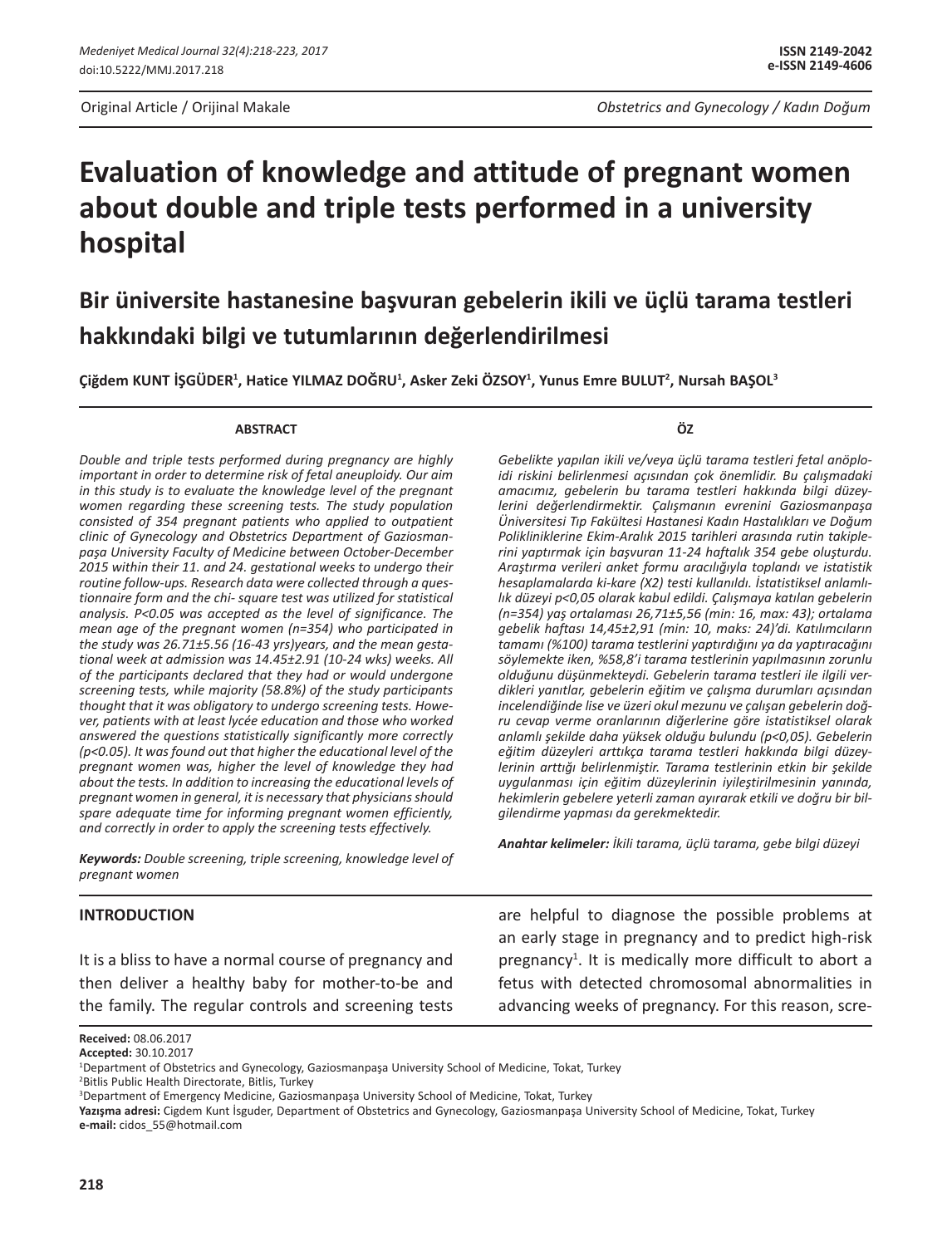ening tests with reliable results should be performed at an early stage in pregnancy. We aimed to identify an anomalous baby at an early stage with the help of the combined screening tests (weeks 11-14), the triple screening tests (weeks 15-20), noninvasive advanced ultrasonographic examination and invasive tests such as chorionic villus sampling (CVS) or amniocentesis. The advancements in biochemical markers and imaging technologies have enabled us to detect fetal chromosomal abnormalities in the early weeks of pregnancy $2-4$ .

Screening studies about Down Syndrome have demonstrated that the prior knowledge of pregnant women about the tests was important in decisionmaking about proceeding with the tests<sup>5,6</sup>. While incomplete or incorrect information lead the pregnant women to refuse the screening, and even diagnostic tests when necessary<sup>7,8</sup>, redundant information results in confusion and drawback during the implementation of the tests<sup>9,10</sup>. Some studies have shown that the pregnant women prefer the first trimester screening tests over second trimester tests owing to the possibility of early detection of fetal anomalies and termination of pregnancy at the beginning $11,12$ . The choice of test depends on the obstetric assessment protocols of the region or country, and on the demographical and sociocultural features of the women $12,13$ .

This study was planned to evaluate the pregnant women's knowledge, thoughts and attitudes about noninvasive tests used for the detection of fetal chromosomal abnormality risk in the first and second trimesters of pregnancy. Since the study was performed in a university hospital and the region (Tokat province) has a strong demographical variety in structure, as an important fact pregnant women from various economic and cultural levels were involved in the study. The factors motivating us to make this study included the presence of misunderstanding (e.g. the tests are obligatory), prejudices, lack of proper information, and unnecessary concerns about the risky results with regard to the routine screening tests in pregnant women who applied to our outpatient clinic.

#### **MATERIALS and METHODS**

This cross-sectional study that was approved by the Institutional Review Board and Ethical Committee of Gaziosmanpasa University Hospital (17-KAEK-107) encompassed 4800 pregnant women who applied to outpatient clinics of Gynecology and Obstetrics Department, Gaziosmanpaşa University Faculty of Medicine for pregnancy monitoring between October and December 2015. Sample size was estimated as 356 based on Epi Info 7 statistics program, while accepting the unknown prevalence (p) as 50% and deviation (d) as 0.05, within 95% confidence interval, pattern effect was accepted to be 1. The study was completed with 354 randomly-chosen pregnant women who free-willingly participated in the study. They were requested to fill a questionnaire form prepared according to the recent literature. The form included 8 questions aimed to elucidate their level of knowledge and attitude about double and triple screening tests as well as their sociodemographic features.

### **Statistical analysis**

The data were evaluated using SPSS 18.0 package software. Specifications were expressed as numbers, percentages, mean and standard deviation. Intergroup differences were evaluated using chi-square test. Level of statistical significance was accepted to be p<0.05.

**Table 1. Socio-demographic features of the pregnant women who took part in the study.**

| <b>Features</b>           |                          | n   | ℅     |
|---------------------------|--------------------------|-----|-------|
| Age Group                 | Under 25                 | 139 | 39.3  |
|                           | 25-34                    | 180 | 50.8  |
|                           | 35 and older             | 35  | 9.9   |
| <b>Employment Status</b>  | Working                  | 62  | 17.5  |
|                           | Housewife                | 292 | 82.5  |
| Social Security           | There is none            | 43  | 12.1  |
|                           | There is                 | 311 | 87.9  |
| <b>Income Status</b>      | Minimum wage and below   | 224 | 63.3  |
|                           | Above minimum wage       | 130 | 36.7  |
| <b>Educational Status</b> | Primary/Secondary school | 224 | 63.3  |
|                           | High School and above    | 130 | 36.7  |
| Total                     |                          | 354 | 100.0 |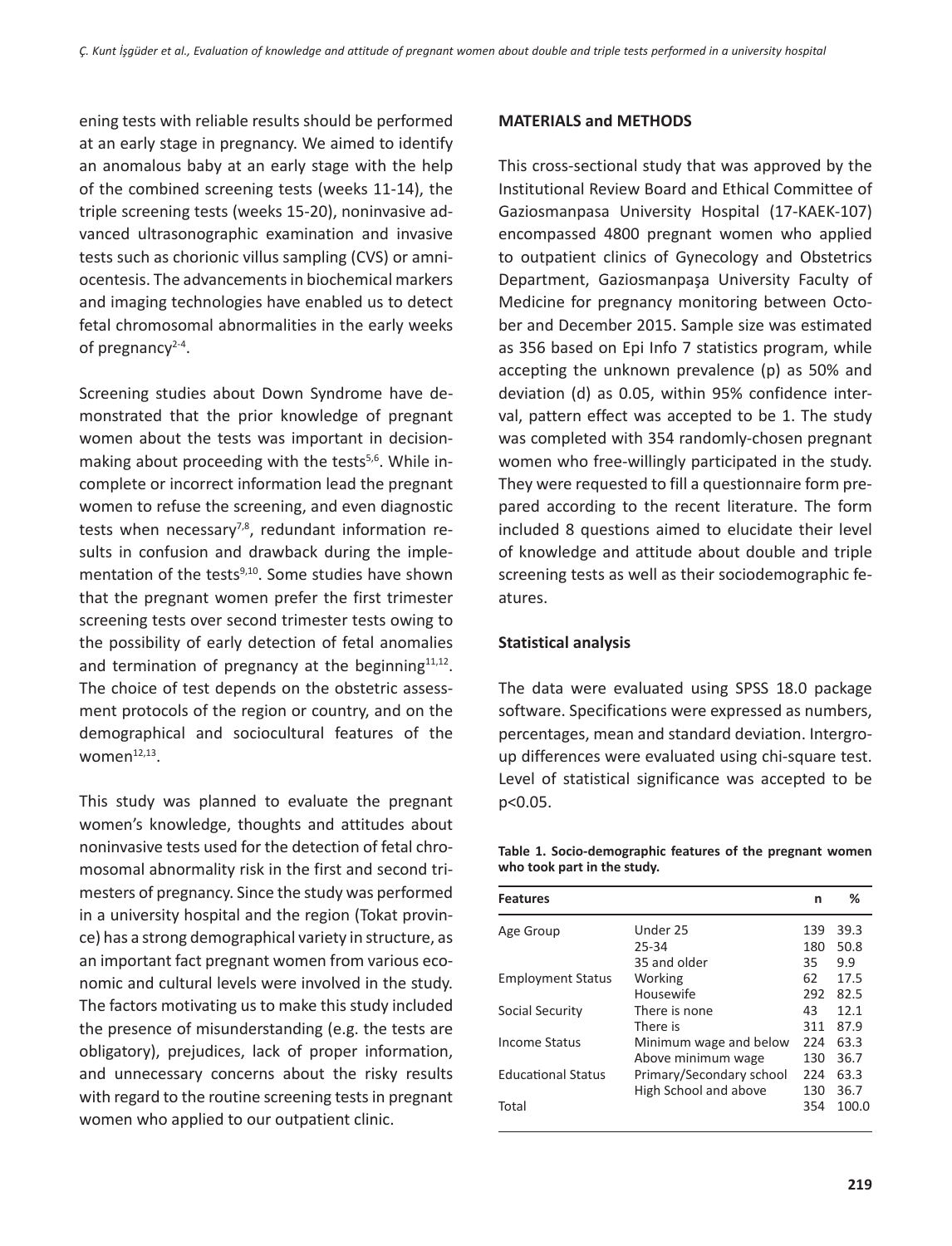### **RESULTS**

The mean age of the women was 26.71±5.56 (min:16, max:43) years, and the mean gestational week at admission was 14.45±2.91 months (min:10, max:24). Majority (82.5%) of the participants were housewives, and 63.3% of the families had a monthly income at a level of or below the minimum wage announced by the goverment in 2015. A small percentage (12.1%) of them had no social security. Most patients were primary/secondary school graduates (63.3%) while 36.7% of them were at least high school or university graduates (Table 1).

| Table 2. The distribution of the responses given by the pregnant women who took part in the survey study to the questions about |  |
|---------------------------------------------------------------------------------------------------------------------------------|--|
| double/triple tests according to their educational status.                                                                      |  |

|                                                                                                           |                                                              | <b>Educational status of pregnant women</b>                    |              |                                                    |              |                           |               |        |         |
|-----------------------------------------------------------------------------------------------------------|--------------------------------------------------------------|----------------------------------------------------------------|--------------|----------------------------------------------------|--------------|---------------------------|---------------|--------|---------|
|                                                                                                           |                                                              | Primary/<br>secondary<br><b>School</b><br>graduates<br>(n=221) |              | At least<br>high<br>school<br>graduates<br>(n=133) |              | <b>Total</b><br>$(n=354)$ |               |        |         |
| Questions about double/triple<br>screening tests                                                          |                                                              | n                                                              | $\%$         | n                                                  | %            | n                         | %<br>$\chi^2$ | р      |         |
| How did the pregnant women learn Physician's advice<br>about the tests?                                   |                                                              | 202                                                            | 91.4         | 110                                                | 82.7         |                           | 312 88.1      | 6.459  | 0.091   |
|                                                                                                           | Internet                                                     | 8                                                              | 3.6          | 11                                                 | 8.3          | 19                        | 5.4           |        |         |
|                                                                                                           | Friend's advice                                              | 10                                                             | 4.5          | 10                                                 | 7.5          | 20                        | 5.6           |        |         |
|                                                                                                           | Television/Newspaper                                         | $\mathbf{1}$                                                   | 0.5          | $\overline{2}$                                     | 1.5          | 3                         | 0.8           |        |         |
| What is the purpose of taking the<br>tests?                                                               | Detecting the physical                                       | 70                                                             | 31.7         | 30                                                 | 22.6         | 100                       | 28.2          | 29.796 | < 0.001 |
|                                                                                                           | disability risk of the baby<br>Detecting the risk of Down    | 87                                                             | 39.3         | 90                                                 | 67.7         | 177                       | 50.0          |        |         |
|                                                                                                           | Syndrome and other anomalies*<br>I don't know/I have no idea | 64                                                             | 29.0         | 13                                                 | 9.7          | 77                        | 21.8          |        |         |
| Is it obligatory to take the tests?                                                                       | Yes                                                          | 150                                                            | 67.9         | 58                                                 | 43.6         | 208                       | 58.8          | 20.173 | < 0.001 |
|                                                                                                           | No                                                           | 71                                                             | 32.1         | 75                                                 | 56.4         | 146                       | 41.2          |        |         |
| Are these tests safe?                                                                                     | Yes                                                          | 176                                                            | 79.6         | 78                                                 | 58.6         | 254                       | 71.8          | 18.051 | < 0.001 |
|                                                                                                           | No                                                           | 45                                                             | 20.4         | 55                                                 | 41.4         | 100                       | 28.2          |        |         |
| Will the baby be absolutely disabled It will definitely be disabled<br>if the risky results are obtained? |                                                              | 63                                                             | 28.5         | 22                                                 | 16.5         | 85                        | 24.0          | 5.876  | 0.015   |
|                                                                                                           | It may not be disabled                                       | 158                                                            | 71.5         | 111                                                | 83.5         | 269                       | 76.0          |        |         |
| Will the baby absolutely healthy if<br>the results are not risky?                                         | It will definitely be healthy                                | 89                                                             | 40.3         | 25                                                 | 18.8         | 114                       | 32.2          | 17.538 | < 0.001 |
|                                                                                                           | It may not be healthy                                        | 132                                                            | 59.7         | 108                                                | 81.2         | 240                       | 67.8          |        |         |
| What should be done if risky results<br>are obtained?                                                     | Delivery should be deferred<br>without doing anything        | 153                                                            | 69.2         | 73                                                 | 37.6         |                           | 226 63.8      | 16.837 | < 0.001 |
|                                                                                                           | Amniocentesis should be<br>performed*                        | 31                                                             | 14           | 43                                                 | 32.3         | 74                        | 20.9          |        |         |
|                                                                                                           | Abortion should be performed                                 | 37                                                             | 16.7         | 17                                                 | 12.8         | 54                        | 15.3          |        |         |
| Do you want to give birth to a<br>disabled baby?                                                          | Yes, it does not matter<br>No, I certainly do not            | 160<br>61                                                      | 72.4<br>27.6 | 102<br>31                                          | 76.7<br>23.3 | 262<br>92                 | 74.0<br>26.0  | 0.796  | 0.372   |

*\*The difference originates from this line.*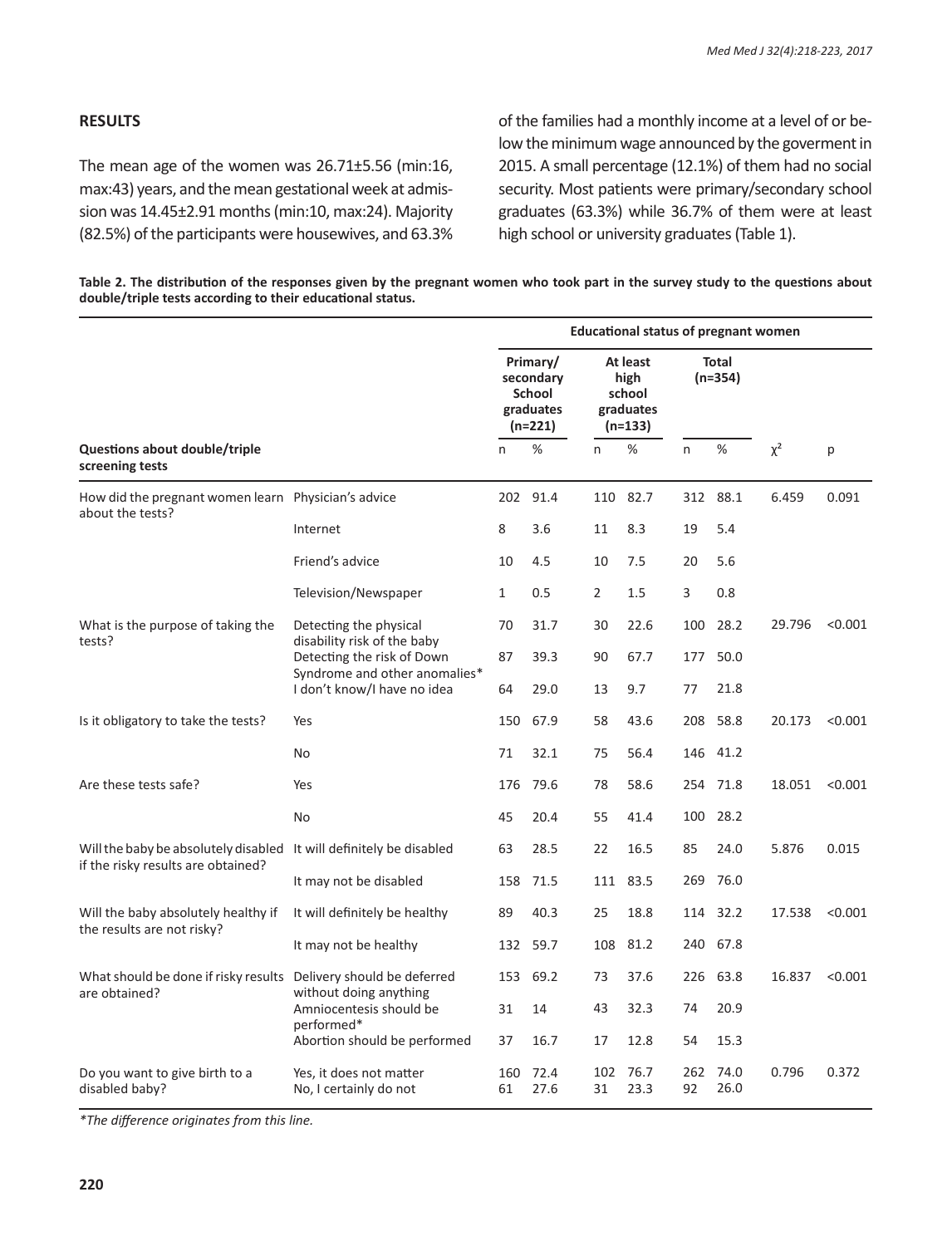**Table 3. The distribution of the answers of the pregnant women who took part in the study about double/triple tests according to their employment status.**

|                                                                                                           |                                                              | <b>Educational status of pregnant women</b> |              |                            |              |                           |              |          |         |
|-----------------------------------------------------------------------------------------------------------|--------------------------------------------------------------|---------------------------------------------|--------------|----------------------------|--------------|---------------------------|--------------|----------|---------|
|                                                                                                           |                                                              | <b>Housewife</b><br>$(n=292)$               |              | <b>Working</b><br>$(n=62)$ |              | <b>Total</b><br>$(n=354)$ |              |          |         |
| Questions about double/triple<br>screening tests                                                          |                                                              | n                                           | %            | n                          | %            | n                         | %            | $\chi^2$ | p       |
| How did the pregnant women learn Physician's advice<br>about the tests?                                   |                                                              | 259                                         | 88.7         | 53                         | 85.5         | 312                       | 88.1         | 0.830    | 0.842   |
|                                                                                                           | Internet                                                     | 15                                          | 5.1          | 4                          | 6.5          | 19                        | 5.4          |          |         |
|                                                                                                           | Friend's advice                                              | 16                                          | 5.5          | 4                          | 6.5          | 20                        | 5.6          |          |         |
|                                                                                                           | Television/Newspaper                                         | 2                                           | 0.7          | 1                          | 1.6          | 3                         | 0.8          |          |         |
|                                                                                                           | Detecting the physical                                       | 89                                          | 30.5         | 11                         | 17.7         | 100                       | 28.2         | 29.796   | < 0.001 |
| What is the purpose of taking the<br>tests?                                                               | disability risk of the baby<br>Detecting the risk of Down    | 132                                         | 45.2         | 45                         | 72.6         | 177                       | 50.0         |          |         |
|                                                                                                           | Syndrome and other anomalies*<br>I don't know/I have no idea | 71                                          | 24.3         | 6                          | 9.7          | 77                        | 21.8         |          |         |
| Is it obligatory to take the tests?                                                                       | Yes                                                          | 176                                         | 60.3         | 32                         | 51.6         | 208                       | 58.8         | 20.173   | < 0.001 |
|                                                                                                           | No                                                           | 116                                         | 39.7         | 30                         | 48.4         | 146                       | 41.2         |          |         |
| Are these tests safe?                                                                                     | Yes                                                          | 218                                         | 74.7         | 36                         | 58.1         | 254                       | 71.8         | 6.947    | 0.008   |
|                                                                                                           | No                                                           | 74                                          | 25.3         | 26                         | 41.9         | 100                       | 28.2         |          |         |
| Will the baby be absolutely disabled It will definitely be disabled<br>if the risky results are obtained? |                                                              | 78                                          | 26.7         | 7                          | 11.3         | 85                        | 24.0         | 5.848    | 0.016   |
|                                                                                                           | It may not be disabled                                       | 214                                         | 73.3         | 55                         | 88.7         | 269                       | 76.0         |          |         |
| Will the baby absolutely healthy if<br>the results are not risky?                                         | It will definitely be healthy                                | 106                                         | 36.3         | 8                          | 12.9         | 114                       | 32.2         | 11.775   | < 0.001 |
|                                                                                                           | It may not be healthy                                        | 186                                         | 63.7         | 54                         | 87.1         | 240                       | 67.8         |          |         |
| What should be done if risky results<br>are obtained?                                                     | Delivery should be deferred                                  | 197                                         | 67.5         | 29                         | 46.8         | 226                       | 63.8         | 11.378   | 0.003   |
|                                                                                                           | without doing anything<br>Amniocentesis should be            | 52                                          | 17.8         | 22                         | 35.5         | 74                        | 20.9         |          |         |
|                                                                                                           | performed*<br>Abortion should be performed                   | 43                                          | 14.7         | 11                         | 17.7         | 54                        | 15.3         |          |         |
| Do you want to give birth to a<br>disabled baby?                                                          | Yes, it does not matter<br>No, I certainly do not            | 217<br>75                                   | 74.3<br>25.7 | 45<br>17                   | 72.6<br>27.4 | 262<br>92                 | 74.0<br>26.0 | 0.015    | 0.902   |

*\*The difference originates from this line.*

More than half (58.8%) of the participants thought that it was obligatory to take the tests. Majority (88.1%) of them claimed that they had learnt about the tests from their physicians, while the rest of the participants stated that they were informed about the tests through their friends (5.6%), internet (5.4%) or media (newspapers, television etc).

Half of the participants thought that the reason to use these tests was to detect Down Syndrome and other chromosomal anomalies, while 28.2% of them thought that they were performed to find out risk of physical disability. However, 21.8% of the pregnants stated that they did not know why the tests were done.

Some (28.2% ) participants did not find the tests reliable,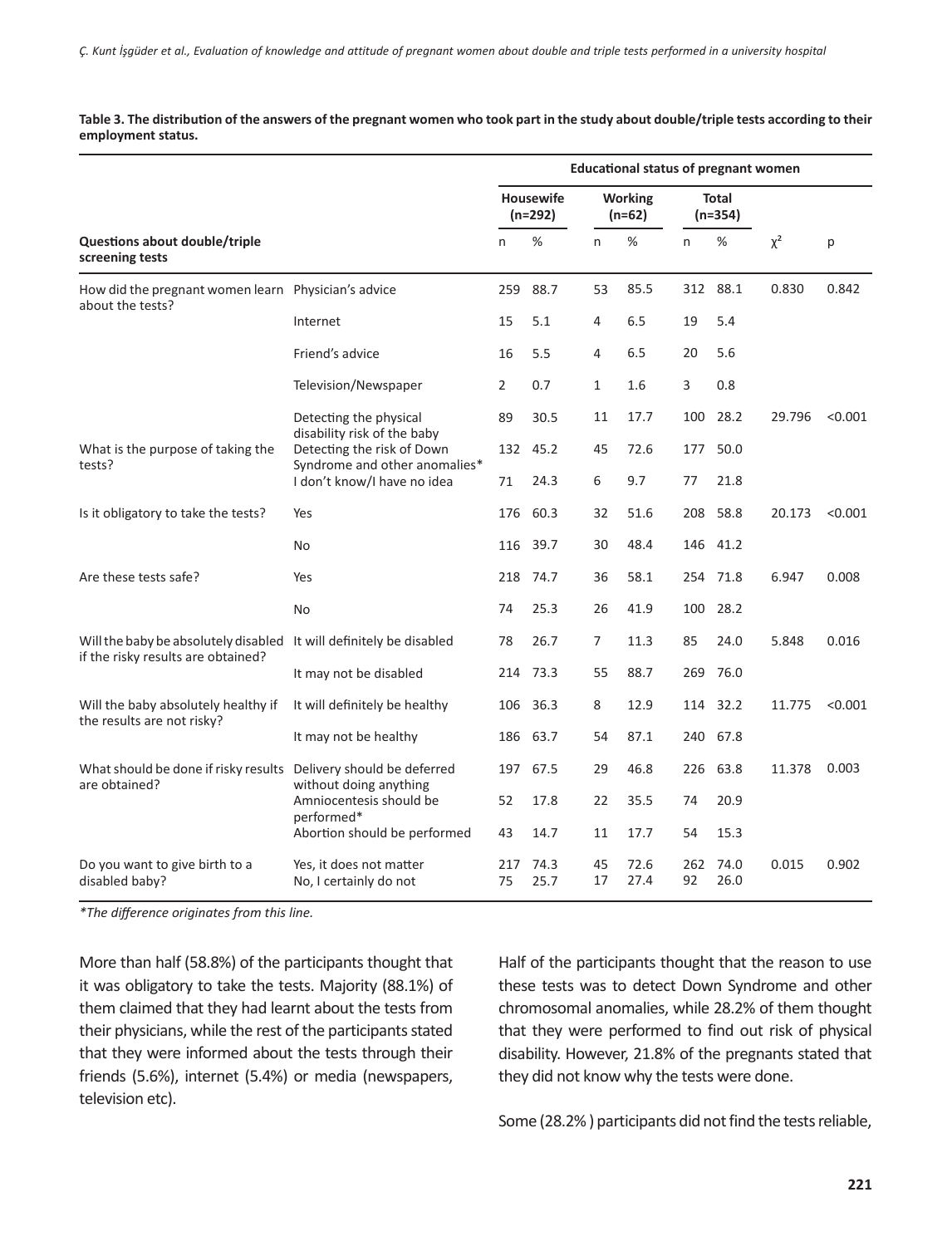and 36.7% of them expressed that they could repeat the tests in another center in case the test results pointed out to a risky condition.

Twenty-four percent of the women claimed that baby would be definitely disabled in case of risk, and yet 32.2% believed that baby would be definitely healthy if the results did not indicate any evidence of risk. In case of risk, most of the pregnants said that they would wait for the delivery without doing anything, and 20.9% of them believed the necessity of amniocentesis, while 15.3% of them stated that it would be necessary to have abortion. Seventy-four percent of the participants expressed that they did not want to bring a disabled baby into the world.

A statistically significant difference was detected in the distribution of responses given to the questions concerning rationale, necessity of performing screening tests, their safety, and reliability, whether risky test results absolutely signify delivery of disabled or healthy child, and measures to be taken in risky situations according to educational levels, and occupational status of the pregnants (p<0.05, Tables 2, and 3). Lycée, and higher education graduate pregnants, and working pregnants responded accurately to statistically significantly greater number of questions (p<0.05, Tablo 2, Tablo 3). However when responses of pregnants to screening test questions were analyzed based on the presence or absence of social security coverage, any statistically significant difference was not detected between groups (p>0.05).

## **DISCUSSION**

The higher the educational level, the more correct were the answers and the working women had given more aproppriate answers regarding these screening tests in this study. A study by Ergün et al. $^{14}$ , showed similar results in that knowledge level of the patients increased in parallel with their education level. Similarly, Jaques et al. $15$  detected a positive correlation between the education levels of pregnant women and their level of knowledge about screening tests. Results of both studies correlated with those of our study.

In the study by Gekas et al. $16$  41.5% of the pregnants had been told that the screening tests were obligatory which led them to feel themselves under pressure about the tests. In our study the participants also thought that the tests were obligatory. Physicians' neglect in providing the pregnant women with adequate information about these voluntary screening tests may explain this misunderstanding. Besides, physicians should tell the pregnants that they had their right to reject screening tests. The putative reason might be the physician's concern about facing a judicial problem in case of undetected fetal aneuploidy. However, it has been shown that, pregant women comprehend the importance of the screening tests and their idle worries are quelled when their physicians inform them properly $17$ .

According to Gourounti et al.<sup>18</sup>, the pregnants should be given enough time in the decision-making process about screening tests, diagnostic tests, and termination of their pregnancies. Undoubtedly, adequate time and suitable conditions are required in order to inform them, however it may not be always possible to spare time for providing information. When the prenatal screening tests yielded highly risky results for fetal aneuploidy, the patient, and the physician have difficulty in managing this condition. The physicians generally offer the pregnant women application of invasive tests so as to evade the consequences of litigation. In a study performed by Karakuş et al.<sup>19</sup> the authors found that 68.5% of the pregnants who had highly risky prenatal screening test results had consented to undergo amniocentesis. In our study we determined the corresponding rate as 20.9 percent. We thought that our lower rate is related to our leaving the pregnant women free in their decisions.

Besides, Stefansdottir et al.<sup>20</sup> showed that those with a history of fetal congenital anomaly and fetal aneuploidy had a higher level of willingness to undergo these screening tests. In our study, antenatal pathologies of the pregnants such as congenital anomalies were not investigated, so we couldn't determine significance of their impact on decision-making process. Although majority of the participants declared that they did not